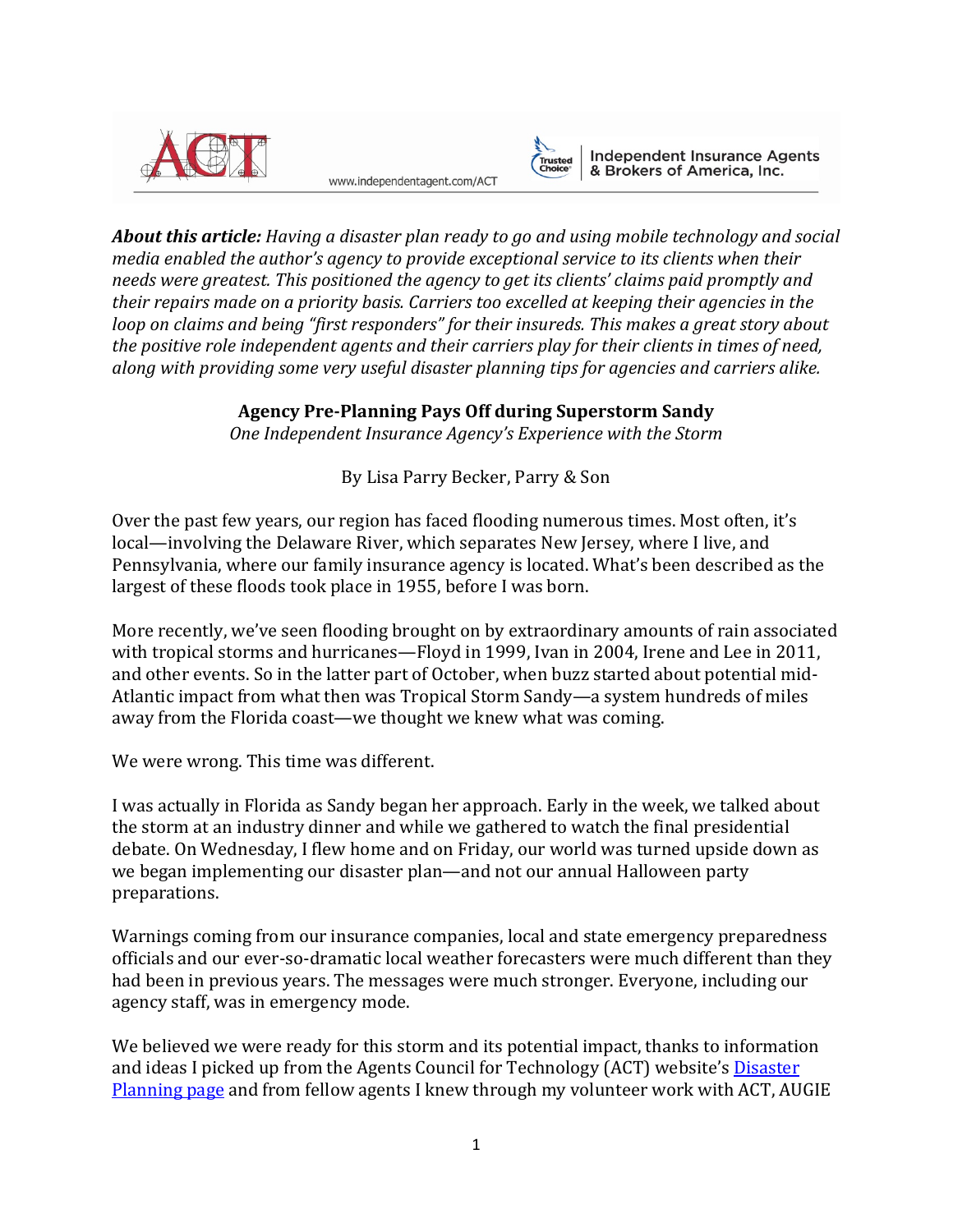(ACORD-User Groups Information Exchange) and ASCnet (Applied Systems Client Network).

## **Getting ready**

We had our agency disaster plan in place, from the 2011 storms, which allowed us to act before the storm hit. We had thought through potential scenarios that could affect our agency and clients and were ready as Sandy approached. It was nice to have all of that work done ahead of time. All we had to do that Friday was go through the checklist and follow the steps we had outlined. Things were pretty much on autopilot.

We had laptops, cell phones and, most important, extra chargers on hand to keep our portable electronics powered up. Given the likelihood that we would probably be operating without power, we printed expiration lists and client lists. This advice, from Gulf Coast independent agent Angelyn Treutel, who has lived through hurricanes, including Katrina and Rita in 2005, was invaluable, and had served us well in 2011.

We updated and printed a spreadsheet that contained all of the contact information for our company claims offices so we'd have information handy and would be prepared to respond to customer calls. We needed to be able to go into action quickly. As independent agents, that's what we do—we respond and act on behalf of our clients. It is emotionally stressful to have a claim; if we're there when customers need us and if we can walk them through the process, we've done our job.

By Friday afternoon, we had posted our claims cellphone number and my personal email address on our website, so customers could reach us in the event our office or our office phone system were not accessible. We posted similar information to our Facebook page and our LinkedIn pages, and shared it via Twitter. I am amazed at how many people saw the information online—I know, because I received calls, text messages and emails on those otherwise private numbers and email addresses.

We shared hurricane preparedness information on our blog, including links to local resources and information we received from one of our carriers during Hurricane Irene that was worth saving. We distributed the blog post through Facebook, LinkedIn and Twitter. We used these forums to update readers on what was occurring. Using our various lists, we spent much of Friday calling flood customers and making priority arrangements with tree-removal companies, clean-up and restoration companies, contractors and others. We knew if the storm were less severe than predicted, we could always remove folks from the priority cleanup list—a lesson we learned a few years back during a different storm.

## **Waiting it out**

Because we were able to do so much agency work ahead of time, we were able to spend time preparing my parents' house on the river for potential flooding, including sand bagging and moving furniture from the first floor to higher ground. We continued to make work preparations, but we didn't really have to spend a lot of time thinking about what we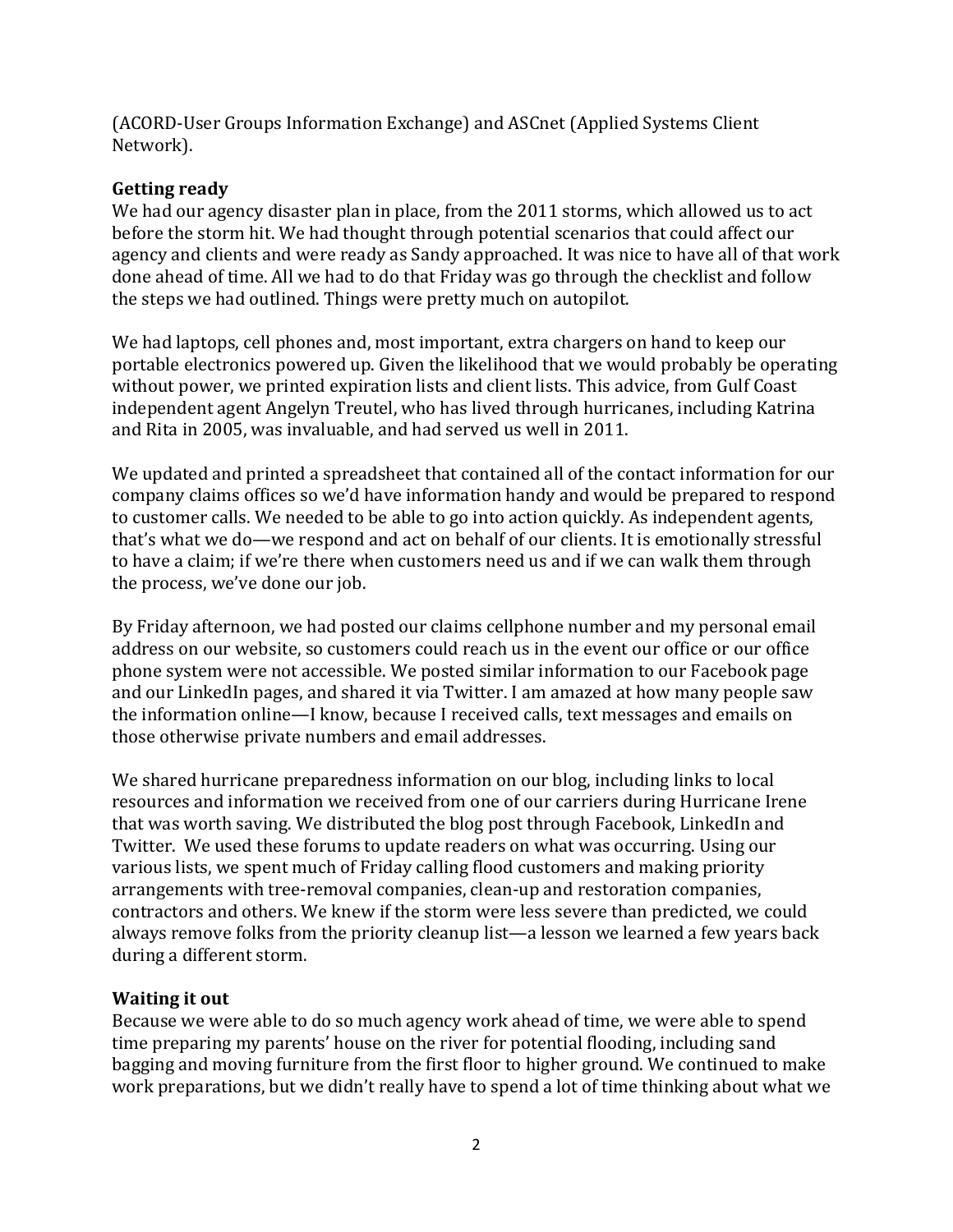needed to be doing, because all of the planning was already done. Again, we just continued to work through the checklist.

Given the dire forecasts, my dad broke with tradition and decided he and mom would evacuate their home this time and stay with us. Usually, he likes to stay put so he can manually operate the sump pumps and get water out of the basement when it starts to come in. But this time he didn't. I'm not sure why, but he apparently sensed things including the wind—would be different this time.

Over the weekend, I started receiving texts from clients—flood clients, in particular. We started receiving status updates from as far away as the Jersey Shore. This is actually the first time in 15 years we've seen much flooding there, so this was new and different—and we were glad we were ready. We started reporting claims right away, which enabled our clients to have first response from claims adjusters. As one of our carriers put it, we want to be first in to adjust and first out to pay claims.

We were able to communicate via text with our employees. It was reassuring to check in and see how everyone was doing and to make sure they and their properties were okay. It's important to take care of your employees and to make sure they're prepared. When claims arrive, if their personal affairs are in order, they're better able to help clients.

At our home, we all waited for the full force of the storm to arrive. On Monday it hit with a vengeance. We lost power at around 8:00 PM Sunday evening and continued our wait by candlelight. We tried to sleep, knowing we'd need to be rested, but the wind and driving rain outside were relentless.

## **After the storm**

When we woke up early the next morning, Dad and I boiled water for coffee and headed out to check on his and mom's house, as well as neighboring houses. There was no power anywhere—generators were operating traffic lights. Everywhere we went, all we saw were trees, trees, and more trees strewn about. The downed trees had created a monstrous debris field down their lane and in the yard. Fortunately, there were no trees on the house and water had not entered the basement.

Later in the morning, I headed to the office—about 30 minutes away. The scenery was the same. Downed trees all around. When I arrived at the office, fire alarms were sounding, even though there was no fire. A sprinkler within our condo unit complex had burst.

Without power or telephones, it would have been difficult to work in the office. But with the constant ringing of alarms, it was impossible. So I set up my office in the parking lot—in the front seat of my SUV. I was equipped with chargers, powered-up cell phones, my Netbook and an iPad. I had printed ACORD loss notices from 2011 along with my printed expiration lists.

I took calls from clients and called others. I received emails and text messages—some with pictures of storm damage.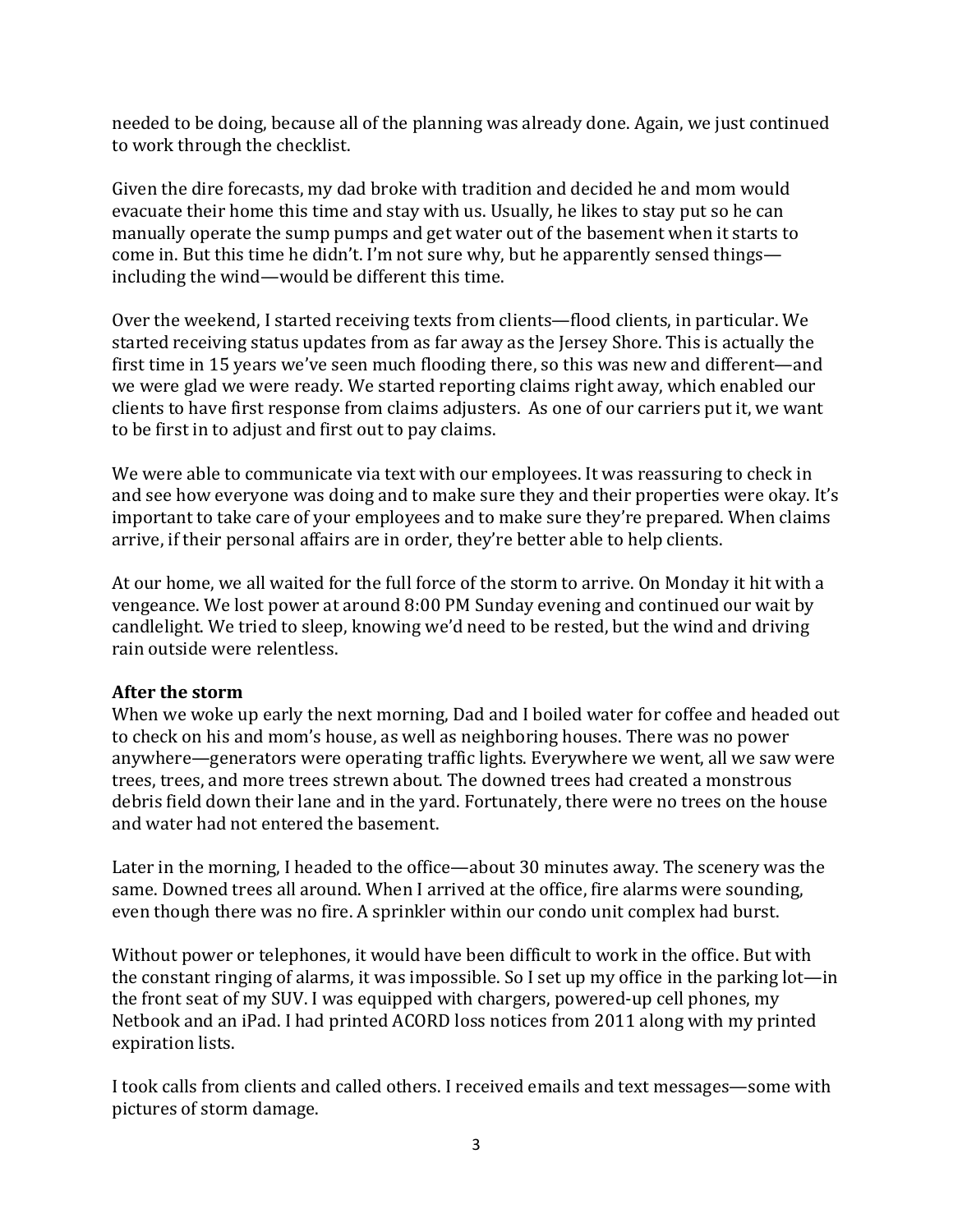

And I responded to clients and forwarded information to claims offices and adjusters. As the day went on, the magnitude of losses became more apparent. We had a number of claims at the Jersey Shore, and numerous claims in eastern Pennsylvania and into central New Jersey.

The worst property damage claims we had involved property damage resulting from falling trees. One was rather significant; the tree apparently caused the foundation to crack and some walls to move. After our contractor was out to assess the damage, we realized we needed the assistance of an engineer to identify, interpret and advise the needed repairs so the home could be structurally sound again. The engineer's report was instrumental in settling this claim for our client. Another property claim—just 10 minutes up the road from our office—was caused by a number of trees falling on the insureds' home and cars.

On the less-severe-but-kind-of humorous end of the scale was fence damage caused when a flying trampoline landed. Knowing nobody was hurt and property damage was minor, the image of an eight-foot trampoline soaring Frisbee-style through the air makes me chuckle. (It turns out this is a liability claim for the trampoline's owner since she had not anchored the trampoline prior to the storm.)

A local bank we insure, which had been decked out with Halloween decorations, had a tree come through the roof. Tree branches poking through the bank's drop ceiling seemed to complement the holiday décor.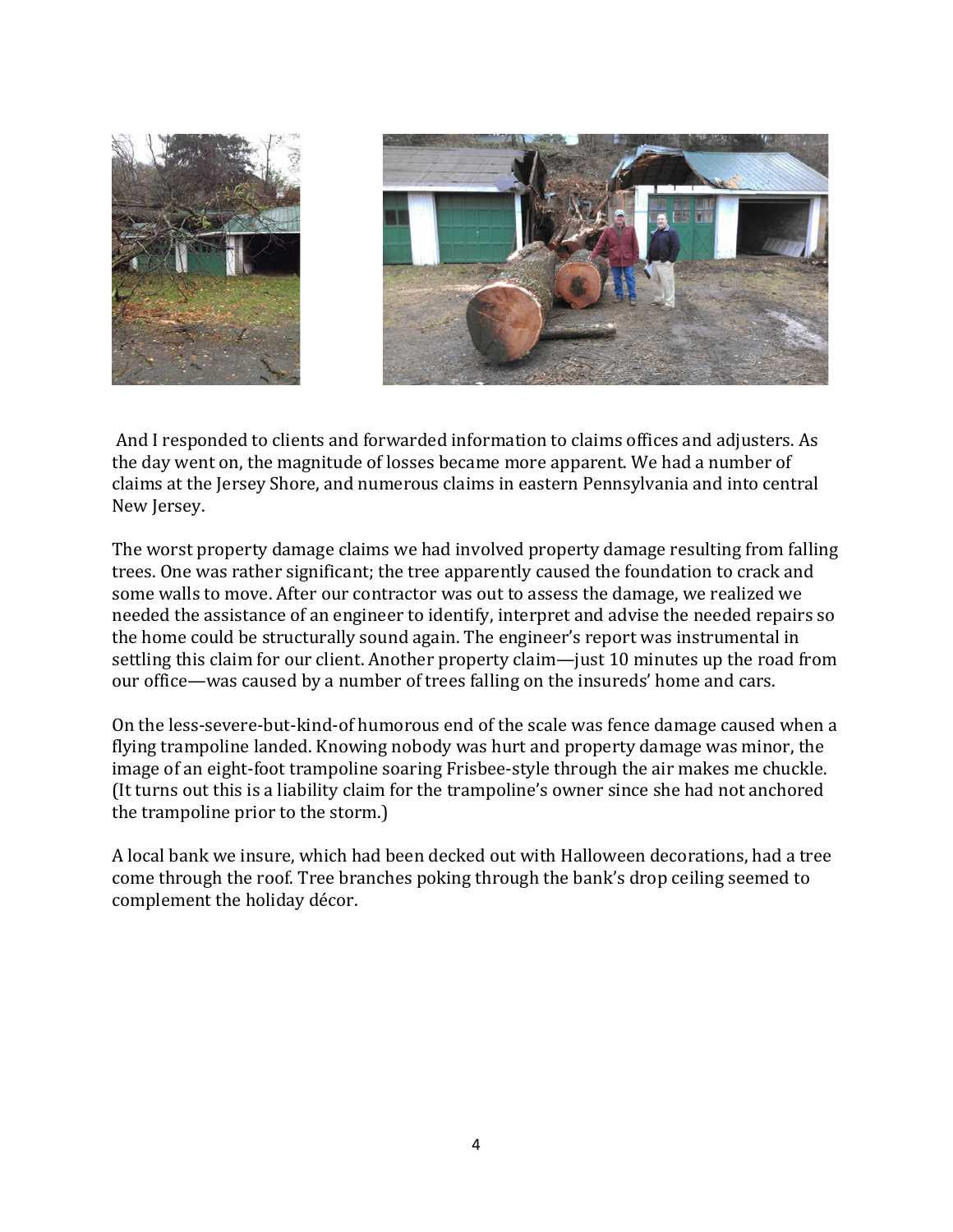

We worked quickly with the insured and the contractor to tarp the roof to prevent further damage, conduct some initial cleanup, and prepare estimates. I received a call from the claims adjuster the following Sunday evening for follow up—all parties in the claim system worked diligently to service and respond to claims.

#### **Agency & Carriers expedite the claims process**

In addition to claims for property damage caused by trees and trampolines and flooding, we also handled calls on loss of refrigerated products, business interruption, business income, and more. We worked with insureds and contractors to shore up properties, get emergency repairs done quickly, and get estimates put together for cleanup and repairs. And we worked with carriers to get claims moving. In many cases, when we did the prework and submitted photos, invoices and repair estimates to the insurance companies, they were able to adjust claims with this information which expedited check issuance.

On Tuesday—the day after Sandy hit—one of our carriers sent out an email announcing it was hosting a series of webinars to provide claims response info. The company let us know it had positioned two teams of adjusters just outside of the impacted areas on the east coast, and it was ready to move. The company's goal was to be first in and first out, to be first responders. The communication was fantastic, just like the claims response.

Discussion with a commercial client from Sea Isle City, N.J., drove home our agency's and carrier's value. We had texted the weekend before Sandy hit and before they evacuated the island. On Monday afternoon, when they were able to return to the island, she let me know one of her two commercial buildings had sustained three feet of water damage within the building. We set up a flood claim that day. An adjuster was assigned right away and was available to go out to look at the building that same week. We were able to have him send an advance of \$15,000 to the insured prior to completing a proof of loss. In contrast, she did not see an adjuster at her residential condo, which we don't insure, for at least a couple of weeks. Two flood claims with two totally different response scenarios.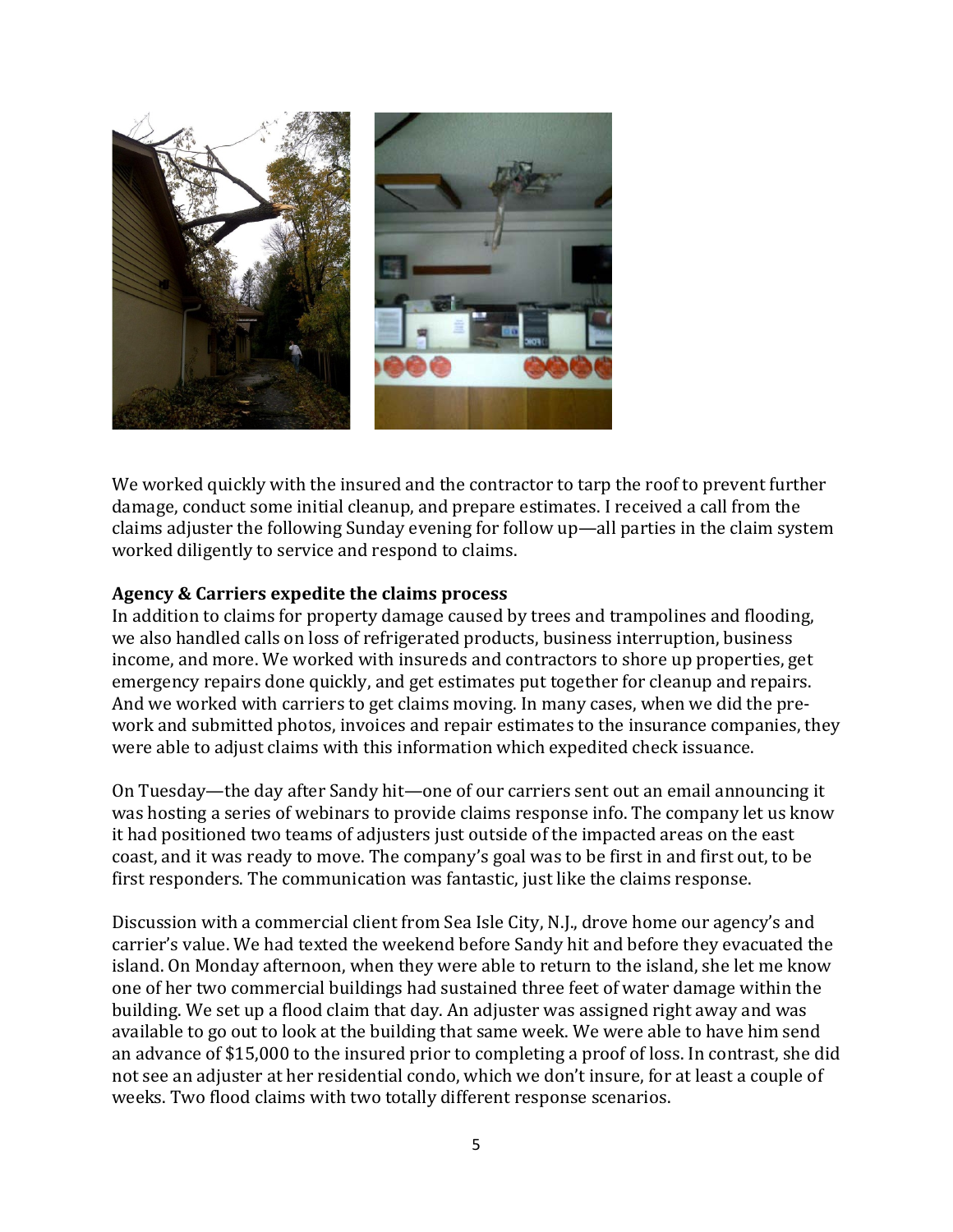Two days after Sandy hit, we were able to return to our office; power had been restored and the sprinkler (and the noisy alarm) had been dealt with, but the phones were still down. When everyone returned to work, my brother Ryan and I divvied up the claims that had been coming through our cellphones, and fellow employees worked them using their own cell phones. We were able to tie all of our mobile communication back to our management system, so we have permanent records of what transpired.

#### **Lessons learned**

Needless to say, going through another major storm like Sandy taught us some important lessons. First and foremost, we'll continue to trust Dad's intuition. If he decides to evacuate his home, we know things will be serious.

We also learned the value of preparation, which was aided by the information available through ACT and other industry sources. One of our carrier calls drove that home. On that call, other agents were asking for FEMA's phone number and the number to report National Flood Insurance Program claims. They asked if they could report claims with just a name and/or property address. All I could think was, "Wow! I'm so glad we were prepared" and "I'm so thankful for the ACT documentation." Because we weren't scrambling for info like this, we could help our clients when they were scrambling and when they needed us most.

I learned the importance of mobile technology and power. When the office is without power and phone service, we could respond, thanks to our laptops, iPads, cell phones and chargers. We could text pictures to claims offices, so adjusters could see first-hand what they were dealing with, and we could exchange info with clients anytime, anywhere.

Equally important was social media. Being able to communicate early and often—and not having to learn social media as the storm approached, but knowing how it worked because we use it to connect with clients and prospects all the time—made a huge difference in response and customer reassurance. I suspect we'll continue to build on the communication we started before and after the storm, and help clients prepare even more for possible future disasters.

Being first in with claims (thanks, again, to having info at the ready as part of our agency disaster plan) put us in a priority position with carriers, and got the ball moving early. I learned how valuable this was when our customers were getting checks before some of their neighbors had even heard from an adjuster. That's huge: in a disaster like this, being able to move money makes all the difference in the world. Getting advances lets our insureds pay contractors and keep things moving.

We're rethinking our phone system. Our local phone company was affected by the storm; as a result, we had no service and we couldn't retrieve voice mail. An Internet-based phone system could offer more flexibility, and allow us to manage and route calls more easily if we face another similar disaster.

Because school was cancelled for a week, and we were camping at home without electricity for nine days, I wasn't the only one learning things. My eight-year-old son received several